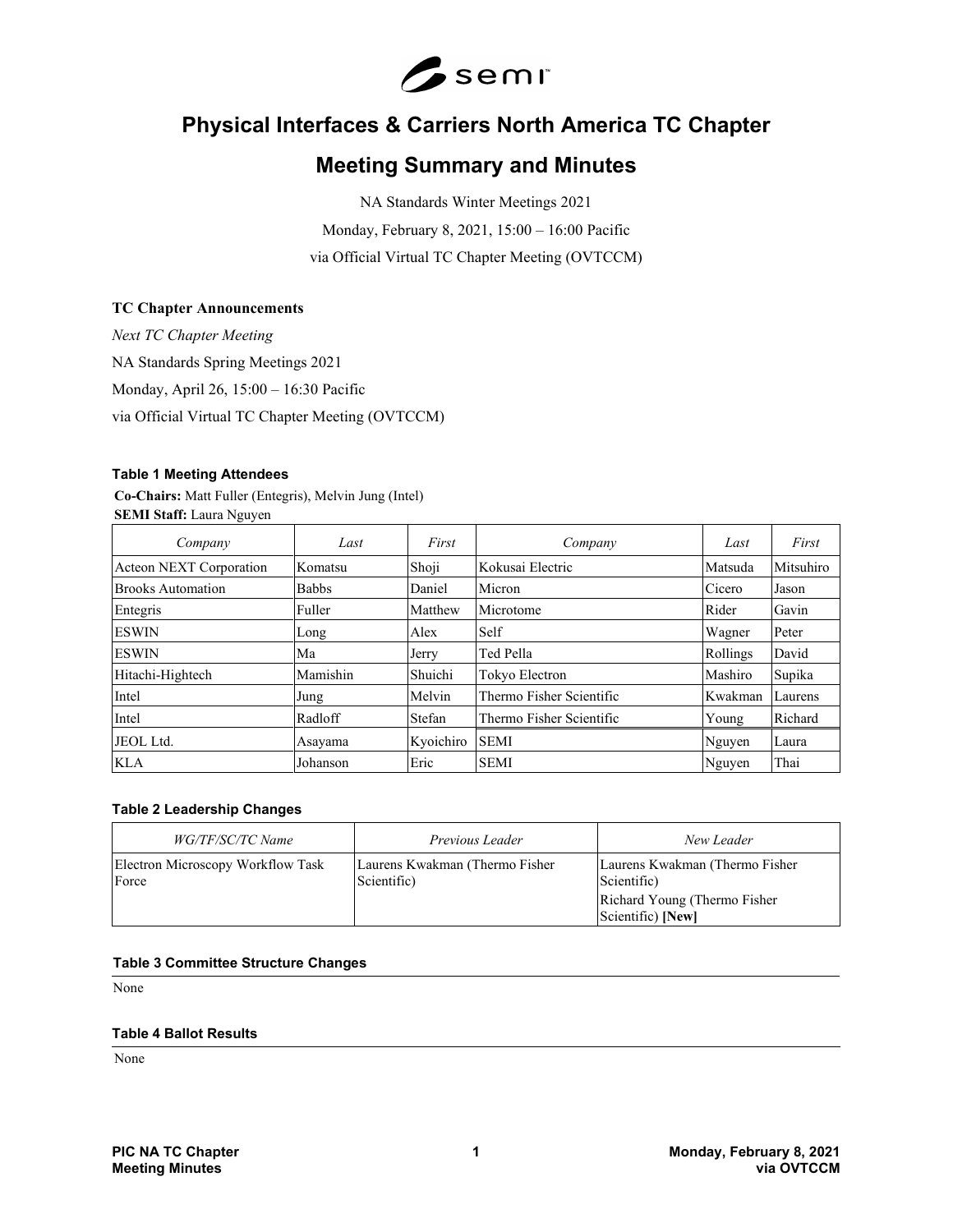

# **Table 5 Activities Approved by the GCS between meetings of the TC Chapter**

| Type                                             | <i>SC/TF/WG</i> | Details                                                                                              |
|--------------------------------------------------|-----------------|------------------------------------------------------------------------------------------------------|
| Special<br>online ballot<br>for<br><b>OVTCCM</b> | PIC GTC         | Authorizing the special online ballot for adoption of OVTCCM.<br>$-$ Approved by GCS on $11/24/2020$ |

# **Table 6 Authorized Activities**

Listing of all revised or new SNARF(s) approved by the Originating TC Chapter.

|      | Type                     | <i>SC/TF/WG</i>                              | Details                                                                                                                                                                                                                                                                                 |
|------|--------------------------|----------------------------------------------|-----------------------------------------------------------------------------------------------------------------------------------------------------------------------------------------------------------------------------------------------------------------------------------------|
| 6592 | <b>SNARF</b><br>revision | Electron<br>Microscopy<br><b>Workflow TF</b> | New Standard: Specification for Container for Transport and Storage of Transmission<br>Electron Microscope (TEM) Lamella Carriers within Electron Microscopy Workflows<br>$-$ Updated new Milestone and Deliverable dates in the 'Projected Timetable for<br><b>Completion'</b> section |

Note 1: SNARFs and TFOFs are available for review on the SEMI Web site at: <http://downloads.semi.org/web/wstdsbal.nsf/TFOFSNARF>

#### **Table 7 Authorized Ballots**

None

### **Table 8 SNARF(s) Granted a One-Year Extension**

None

#### **Table 9 SNARF(s) Abolished**

None

# **Table 10 Standard(s) to receive Inactive Status**

None

#### **Table 11 New Action Items**

| Item #         | <i>Assigned to</i> | Details                                                                   |
|----------------|--------------------|---------------------------------------------------------------------------|
| $ 2021$ Feb#01 | Laura Nguyen       | Send Laurens Kwakman Standards Red 16:9 PPTX template. Completed. Closed. |

### **Table 12 Previous Meeting Action Items**

| Item $#$         | Assigned to       | Details                                                                                                                         |
|------------------|-------------------|---------------------------------------------------------------------------------------------------------------------------------|
| 2019Nov#01       | <b>SEMI Staff</b> | Japan PLP Panel FOUP TF Leader asks for potential LOI from IP owner. Closed.                                                    |
| 2019July#01      | Laura Nguyen      | To clarify footnote in Style Manual with SEMI. Closed.                                                                          |
| $ 2017$ April#04 | Laura Nguyen      | To identify which documents under the global task force belong to which committees.<br>Ongoing. Unsure how this should be done. |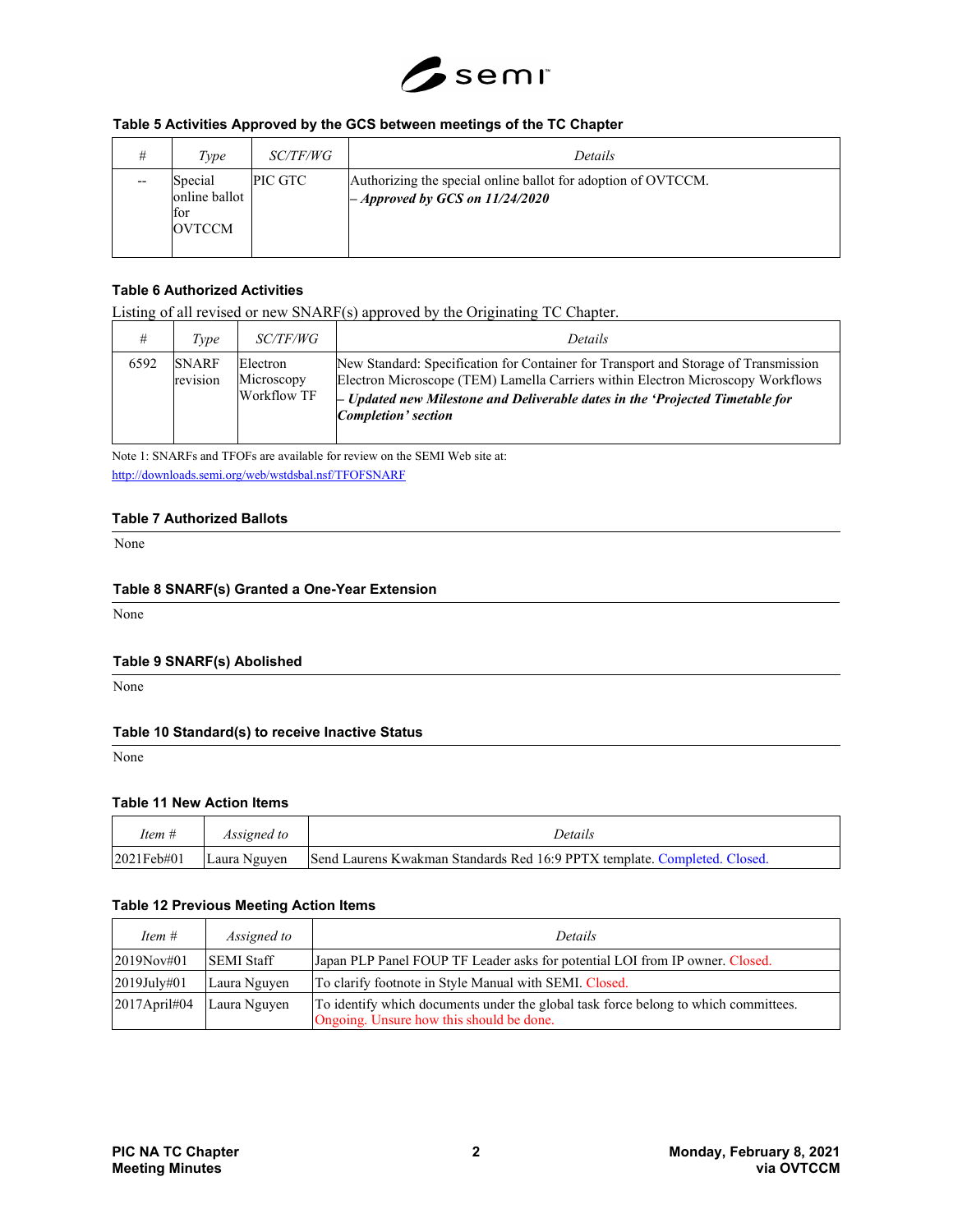

# **1 Welcome, Reminders, and Introductions**

Matt Fuller (Entegris) called the meeting to order at 15:07. The meeting reminders on antitrust issues, intellectual property issues and holding meetings with international attendance were reviewed. Attendees introduced themselves.

**Attachment**: SEMI Standards Required Meetings Elements (File name: Required Element Nov 2020 Rev1)

# **2 Review of Previous Meeting Minutes**

The TC Chapter reviewed the minutes of the previous meeting.

| <b>Motion:</b>      | To accept the previous meeting minutes as written.                                  |
|---------------------|-------------------------------------------------------------------------------------|
| $By / 2nd$ :        | By: Shoji Komatsu / Acteon NEXT LLC<br>Second: Supika Mashiro / Tokyo Electron Ltd. |
| Discussion:         | None.                                                                               |
| Vote:               | 10-0 in favor. Motion passed.                                                       |
| <b>Attachment</b> : | [2019Fall] PIC NA TC Chapter Meeting Minutes FINAL                                  |

# **3 Liaison Reports**

3.1 *Physical Interfaces & Carriers Europe TC Chapter*

Europe Chapter has been inactive for several years and ERSC voted to disband on November 16, 2020 per *[Regulations](https://nam12.safelinks.protection.outlook.com/?url=https%3A%2F%2Fwww.semi.org%2Fsites%2Fsemi.org%2Ffiles%2F2020-11%2FStandards%2520Regulations%2520November%25205%252C%25202020.pdf&data=04%7C01%7Clnguyen%40semi.org%7C4aff5062785e43c67ecf08d88b64a547%7Ccca80bdd74bd4f178e6deecd0bac5a02%7C0%7C1%7C637412611699927297%7CUnknown%7CTWFpbGZsb3d8eyJWIjoiMC4wLjAwMDAiLCJQIjoiV2luMzIiLCJBTiI6Ik1haWwiLCJXVCI6Mn0%3D%7C1000&sdata=zC%2FZep1SBLwWzVXYEnz4TGtmHcrvK4fPuvQFmMdoYkI%3D&reserved=0)* § 6.5, Disbandment of a TC Chapter.

# 3.2 *Physical Interfaces & Carriers Japan TC Chapter*

Laura Nguyen (SEMI HQ) reported for the Physical Interfaces & Carriers Japan TC Chapter. Of note:

Meeting Information

- Last meeting
	- o December 22, 2020
		- SEMI Japan, Tokyo, Japan
		- **Official Virtual TC Chapter Meeting**
- Next meeting
	- o April 14, 2021
		- SEMI Japan, Tokyo, Japan
		- Official Virtual TC Chapter Meeting

Current Structure of Japan TC Chapter *{See attachment for Org Chart}*

Ballot Results

- 6684, New Standard: Specification for Panel FOUP Loadport for Panel Level Packaging
	- o Passed, with technical changes. Ratification ballot will be issued.
- 6685, New Subordinate Standard: Specification for Panel FOUP Loadport for 510mm-515mm Panel Size
	- o Passed, as balloted.
- 6686, New Subordinate Standard: Specification for Panel FOUP Loadport for 600mm-600mm Panel Size
	- o Passed, as balloted.

Staff Contact: Hirofumi Kanno [\(hkanno@semi.org\)](mailto:hkanno@semi.org)

**Attachment:** JA\_PIC\_Liaison\_2020201\_v1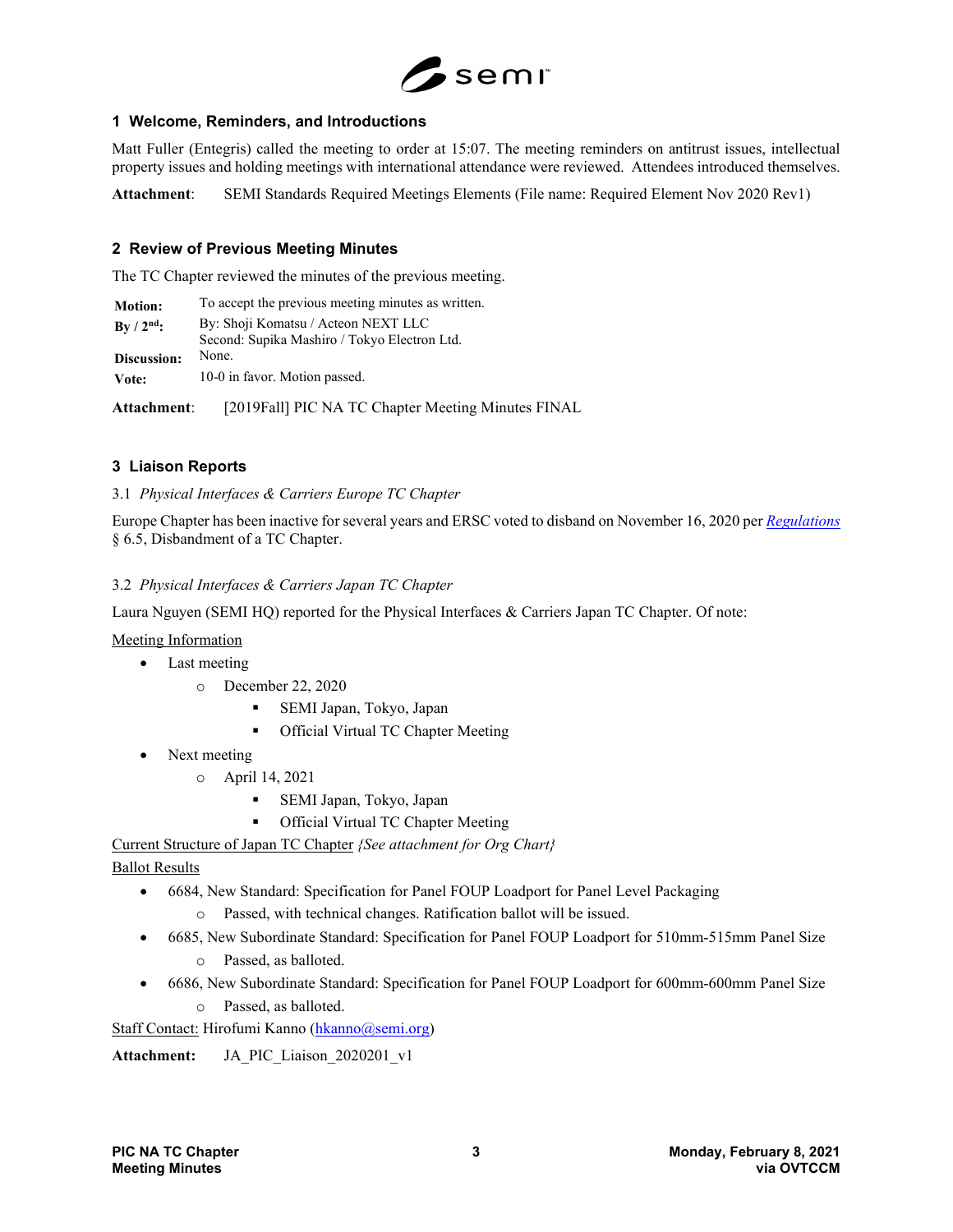

# 3.3 *SEMI Staff Report*

Laura Nguyen (SEMI) gave the SEMI Staff Report. Of note:

# SEMI Global Calendar of Events

- SEMICON China (March 17-19, 2021; Shanghai, China)
- SEMICON Southeast Asia (May 18-20, 2021; Penang, Malaysia)
- SEMICON Taiwan (Sept 8-10, 2021; Taipei, Taiwan)
- SEMICON West (December 7-9, 2021; [Hybrid] San Francisco, CA)

# Critical Dates for SEMI Standards Ballots

- Cycle 2-2021: Ballot Submission Due: Jan 29/Voting Period: Feb 10 Mar 12
- Cycle 3-2021: Ballot Submission Due: Mar 9/Voting Period: Mar 23 Apr 22
- Cycle 4-2021: Ballot Submission Due: Apr 14/Voting Period: Apr 28 May 28
- Cycle 5-2021: Ballot Submission Due: May 18/Voting Period: June 1 July 1
- Cycle 6-2021: Ballot Submission Due: Aug 3/Voting Period: Aug 17 Sept 16
- Cycle 7-2021: Ballot Submission Due: Sept 1/Voting Period: Sept 15 Oct 15
- Cycle 8-2021: Ballot Submission Due: Oct 8/Voting Period: Oct 22 Nov 22
- Cycle 9-2021: Ballot Submission Due: Nov 16/Voting Period: Nov 30 Dec 30

Critical Dates:<http://www.semi.org/en/Standards/Ballots>

Standards Publications Report

| Cvcle         | New | Revised | Reapproved | Withdrawn |
|---------------|-----|---------|------------|-----------|
| November 2020 |     |         |            |           |
| December 2020 |     |         |            |           |
| January 2020  |     |         |            |           |

Total in portfolio – 1,029 (includes 274 Inactive Standards)

New Standards

| $C$ vcle         | Designation      | Title                                                                                                                      | Committee           | Region    |
|------------------|------------------|----------------------------------------------------------------------------------------------------------------------------|---------------------|-----------|
| November<br>2020 | SEMI C100        | Guide for Reporting Chemical Mechanical Planarization (CMP)<br>Polishing Pads Hardness Used in Semiconductor Manufacturing | Liquid<br>Chemicals | <b>NA</b> |
| December         | <b>SEMI PV97</b> | Specification for Silicon Powder Used in Polysilicon Production                                                            | Photovoltaic        | CН        |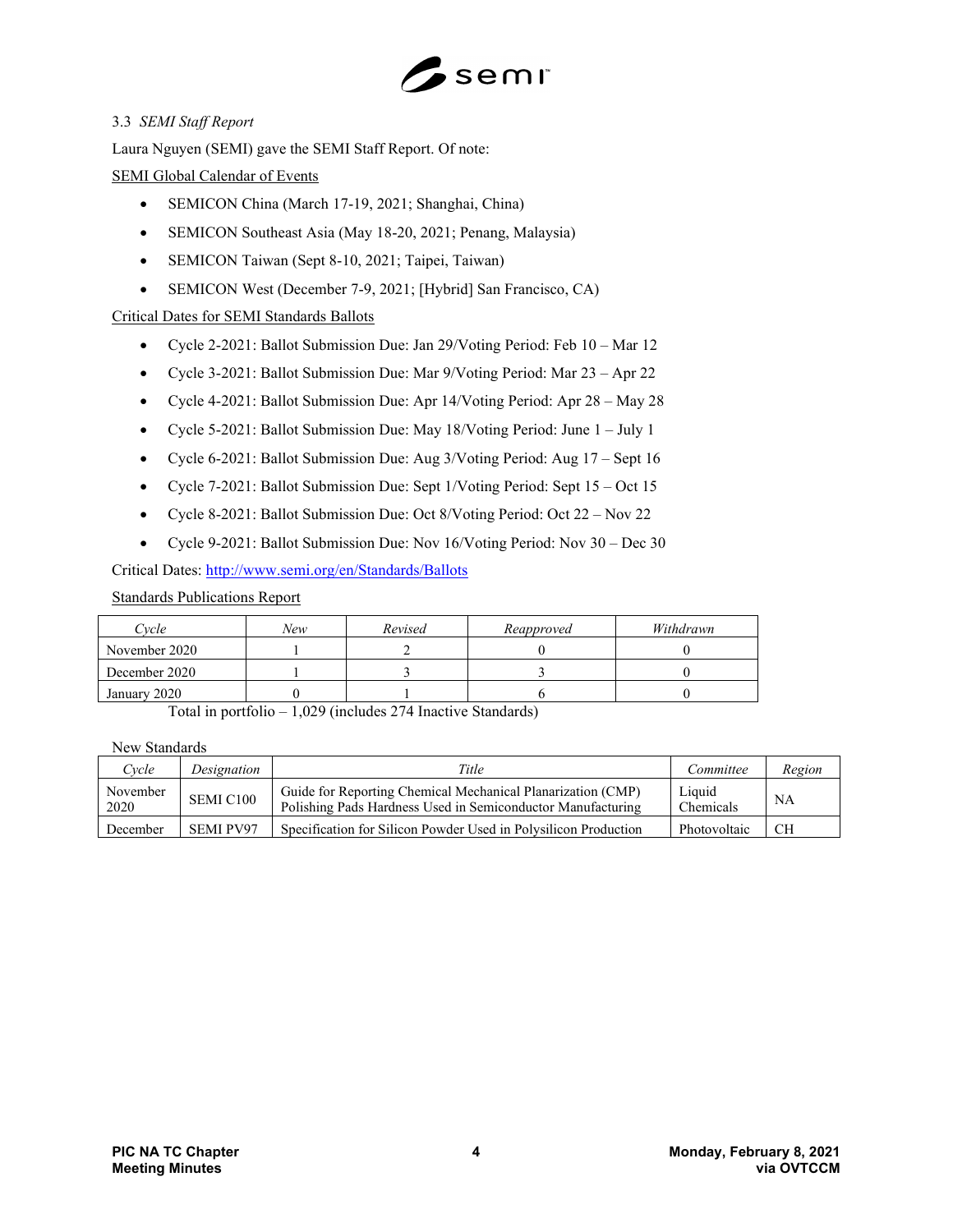

Inactive Standards

| Committee                        | Number of Inactive Standards |
|----------------------------------|------------------------------|
| Assembly & Packaging             | 48                           |
| <b>Automated Test Equipment</b>  | $\overline{2}$               |
| Compound Semiconductor Materials | $\overline{4}$               |
| Environmental Health & Safety    | 8                            |
| Facilities                       | 15                           |
| FPD - Equipment                  | 5                            |
| FPD - Factory Automation         | 14                           |
| FPD - Materials & Components     | 13                           |
| Gases                            | 18                           |
| Information & Control            | 37                           |
| Liquid Chemicals                 | 26                           |
| <b>MEMS</b>                      | 3                            |
| Metrics                          | 12                           |
| Micropatterning                  | 30                           |
| Photovoltaic                     |                              |
| Physical Interfaces & Carriers   | 19                           |
| Silicon Wafer                    | 11                           |
| Traceability                     | 8                            |

Regulations & Procedure Manual

- *Regulations* ((November 5, 2020)
	- o Clarification on § 6.5, Disbandment of a TC Chapter
		- Requires an RSC to disband a TC Chapter when it is shown to be inactive by failing to:
			- hold meetings for two consecutive years,
			- report activity to its RSC for two consecutive years, or
			- initiate new Standards Documents activities.
- *Procedure Manual* (November 5, 2020)
	- o New § 6.1.3.4.1 defining detailed procedures for disbandment of inactive TC Chapters.

Official Virtual TC Chapter Meeting Rooms *{See attachment for additional slides}*

All Chapters of the PIC GTC have completed the simulation training of an Official Virtual TC Chapter Meeting (OVTCCM).

- Special online ballot to vote on whether to adopt or not adopt was sent out for a 14-day period( $11/18$ -12/02).
- Results were positive.

All official meetings for PIC must now be done via OVTCCM.

<https://svm.semi.org/> (Do not use Internet Explorer or MS Edge. These browsers have known issues.)

- Click "Login"
- Enter your Standards membership username and password
	- o Same as the one used for voting on ballots
- Username and password can be retrieved at:<http://ams.semi.org/ebusiness/ForgotUID.aspx>

# connect@SEMI - Contact your staff if a TF Site is desired

- Web link https://connect.semi.org
	- o Login using Standards account (username and password)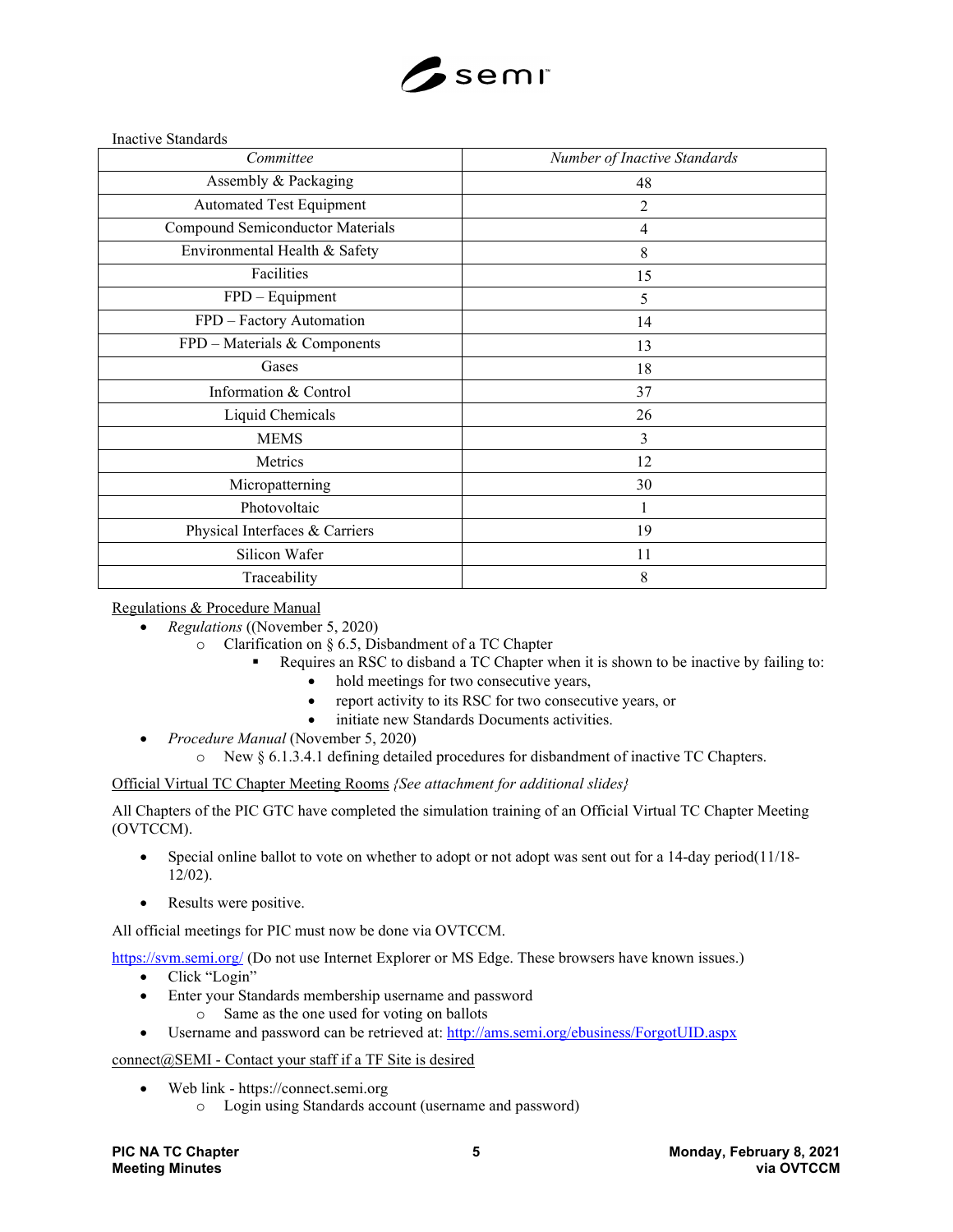

- Program Member
	- o Join any task forces; Post discussion thread
- TF Leader/Community Admin; contact your staff if a TF Site is desired
	- o Add member; Upload meeting minutes
	- o Communicate TF members
- **Details** 
	- o www.semi.org/standards >> Committee Info >> Collaboration Community

SNARF(s) Approved by GCS in between TC Chapter Meetings

- Special online ballot for adoption of OVTCCM.
	- o Approved by GCS on 11/24/2020

Nonconforming Titles (See PM Appendix 4) *{None}*

# SNARF 3 Year Status, TC Chapter may grant a one-year extension *{None}*

Five-Year Review

- SEMI E83-0515, Specification for PGV Mechanical Docking Flange
- SEMI E92-0302E (Reapproved 0615), Specification for 300 mm Light Weight and Compact Box Opener/Loader to Tool-Interoperability Standard (Bolts/Light)
- SEMI E22-1015, Specification for Cluster Tool Module Interface: Transport Module End Effector Exclusion Volume
- SEMI E21-1015, Specification for Cluster Tool Module Interface: Mechanical Interface and Wafer Transport
- SEMI E156-1115, Specification for Mechanical Interfaces Between 450 mm Automated Material Handling Systems (AMHS) Stocker to Transport Equipment

Note: SEMI E92, E83, E156 – Assigned to Japan

**Attachment:** Staff Report Feb 2021\_PIC\_atm

# **4 Ballot Review**

None

# **5 Subcommittee and Task Force Reports**

# 5.1 *Global PIC Maintenance Task Force*

This Task Force did not meet. There is no update at this time.

# 5.2 *Electron Microscopy Workflow Task Force*

# Taskforce activity update (November 2019 – January 2021)

Since last PIC TC meeting in November 2019, the Taskforce members have not met face-to-face anymore (due to Corona pandemic) but have continued the Phase 2 activities through monthly telephone conference meetings (10 in total) and email/telephone exchanges when necessary.

- SEMI E177 (LC Standard) related activities:
	- o One practical limitation has been identified with the 3mm grid LCs:
		- When a laser marked LC is coated with a thin carbon foil, the ID mark read-out quality is low due to optical disturbances induced by the presence of the foil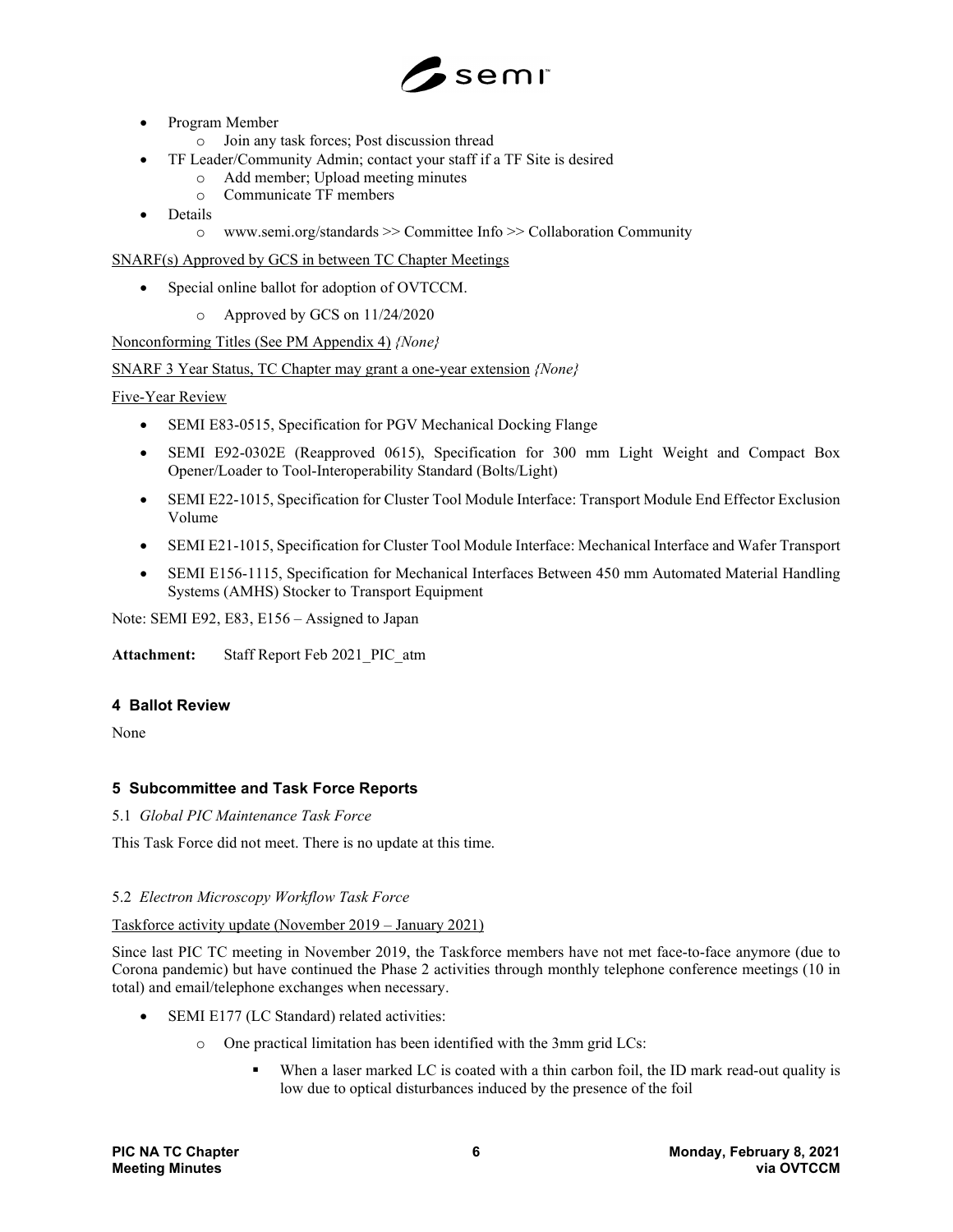

- ID marks at the bottom side of the LC are judged non-practical (too complex!) and therefore, alternative solutions have been researched, proposed and tested
- Phase 2, Doc. 6592 (LCC Standard) related activities:
- o Taskforce members have started a high-level review of what characteristics are relevant for a LCC and what kind of specifications need to be included in the new SEMI Standard. *End-user's input is essential to define industry-aware concepts*
- o *Translation of high-level market requirements into low-level design and engineering specifications turns out less evident* as TEM automation is new and different engineering solutions can be considered, leading to different LCC specifications

Activity summary *{See attachment for images}*

- Good work was done to address the remaining issues with the 3mm grid LCs as defined in SEMI Standard E177 related to laser ID marking:
	- o Laser ID marking issues relate to ID mark readout quality (foil deposition after laser marking)
	- o or to particle contamination of the active area (laser marking after foil deposition)
	- o Japanese TF liaison (JEOL/Hitachi/KEYENCE) made good progress and did innovate methods together with Protochips in the USA.
	- $\circ$  Protochips has shown the feasibility of a carbon foil deposition + area selective etch process
- The Phase 2 activities to prepare doc. 6592 (LCC Standard) did start off well end 2019 with high level market specifications and advanced with concrete activities in Q1 2020, but it was rapidly realized that the final choice between different technical options and solutions for the LCC is critically related to how the TEM microscopy end-users intend to use and operate such TEM workflows in their real, industrial context
	- o needs the 'voice of the key customers': Q2 and Q3 2020 were essentially used to prepare a LCC customer Survey, that finally was executed in Q4 2020. To guarantee full confidentiality of the customer responses, the survey was anonymized and conducted by SEMI HQ.
- The specification of a (new) LCC requires a clear, detailed engineering study of the different technical and operational solutions for equipment automation:
	- o End 2020, specific 'focus teams' were created in which marketing and engineering experts from (competing) microscope suppliers work together to translate the top-down market requirements into bottom-up engineering solutions and to translate engineering ideas into generic LCC requirements/specifications

EM Workflow TF also continued its advertising within SEMI

- Standards Watch Newsletter articles in September 2019, December 2019, and December 2020 Issues.
	- o See attachment for links.

Activity Outlook

- Challenges for the LCC standardization:
	- o Exchange between TEM end-users and TEM suppliers: SEMI hosted surveys are effective!
	- o Exchange between competing TEM suppliers , JEOL, Hitachi, Thermo Fisher: building mutual trust over the last 3 years was key to get the technical discussions going in the focus teams!
	- o Define standards for an automated TEM workflow that does not exist yet: the new focus teams will work on all relevant details and aspects of an automated TEM workflow (standardization will take at least one more year as originally planned..)
- These Taskforce activities will continue in 2021 with the aim of having a first draft Specification available in December 2021 and a 1<sup>st</sup> Letter Ballot by April 2022.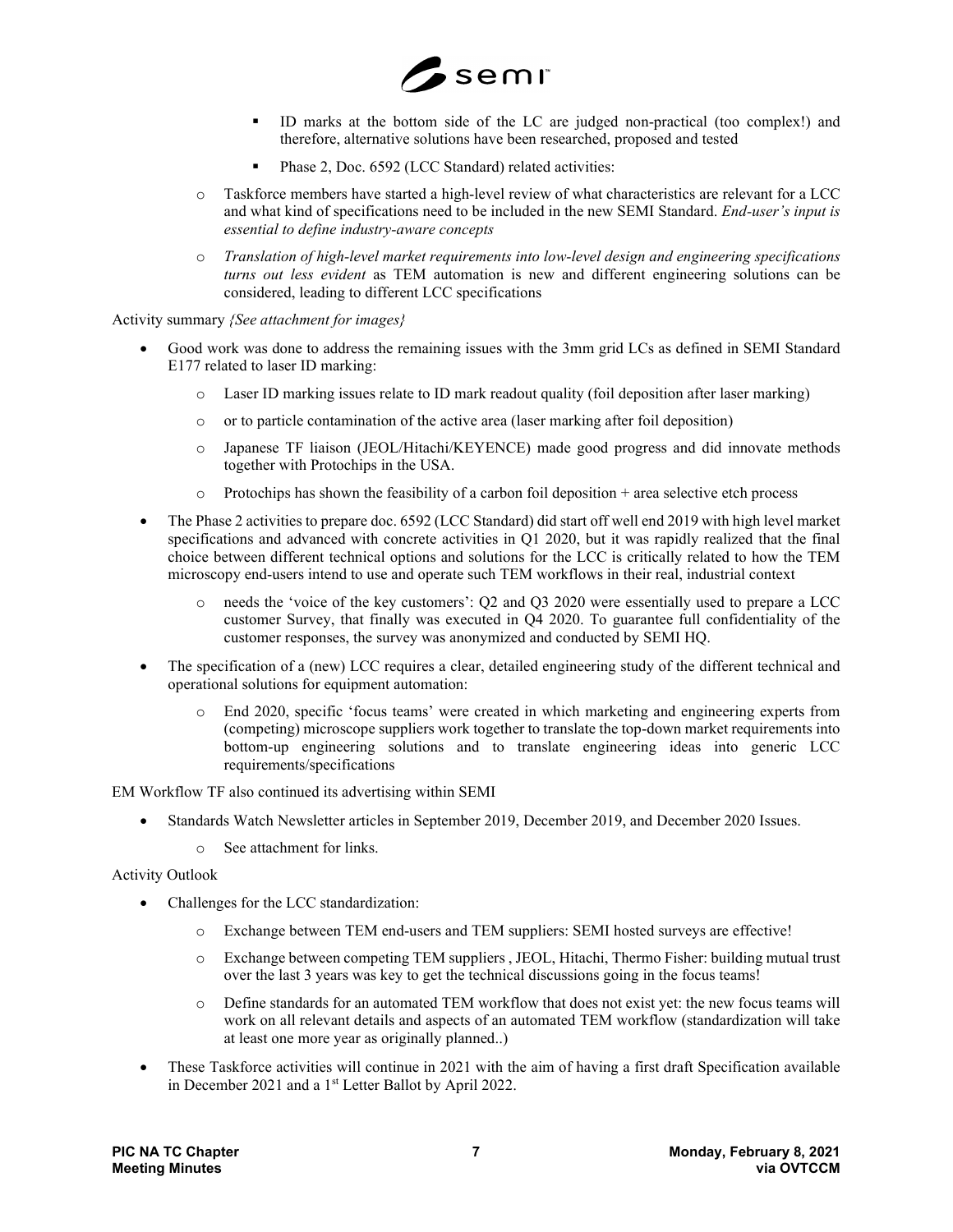

- This revised planning is needed as the original plan described in the SNARF was too optimistic and did not take into account the full complexity of the interdependencies of the physical LCC definitions and the functionalities of the LCC in the overall automated TEM workflow.
- However, given the good progress and new learnings in 2020, also based on the very useful customer survey, and with the creation of the new focus teams, the Taskforce is fully confident that 2021 can be a productive and successful year.

### SNARF Change Request

The TF phase 2 activity SNARF (doc. 6592) has been approved during the PIC TC meeting on November 6, 2019:

- As reported before, the efforts to come to a new LCC SEMI Standard are significantly more important than originally estimated and milestone and deliverable dates in the SNARF need to be revised/updated.
- The TF leader presented the SNARF revision for approval.
- See attachment for edits.

| <b>Motion:</b>          | Approve to approve updating of the Taskforce SNARF with new Milestone and Deliverable dates in the<br><i>'</i> Projected Timetable for Completion' section as shown in the meeting. |
|-------------------------|-------------------------------------------------------------------------------------------------------------------------------------------------------------------------------------|
| $\rm{Bv}/2^{\rm{nd}}$ : | By: Laurens Kwakman / Thermo Fisher Scientific                                                                                                                                      |
|                         | Second: Peter Wagner / Peter Wagner Consulting                                                                                                                                      |
| Discussion:             | None.                                                                                                                                                                               |
| Vote:                   | 12-0 in favor. Motion passed.                                                                                                                                                       |

### Task Force leadership change request

Due to the retirement of Loek Kwakman on November 1st, 2020, it is proposed to add Richard Young from Thermo Fisher as 2nd Taskforce leader. Loek and Richard will together ensure a smooth continuation of the Taskforce activities, Loek as a consultant to Thermo Fisher and Richard as a formal Thermo Fisher employee.

| <b>Motion:</b>     | To approve Richard Young as second task force leader to the Electron Microscopy WorkflowTask Force. |
|--------------------|-----------------------------------------------------------------------------------------------------|
| $\rm{Bv}/2^{nd}$ : | By: Laurens Kwakman / Thermo Fisher Scientific                                                      |
|                    | Second: Peter Wagner / Peter Wagner Consulting                                                      |
| Discussion:        | None.                                                                                               |
| Vote:              | 10-0 in favor. Motion passed.                                                                       |

Attachment: SEMI TF meeting 8 february 2021 PICupdate V2

# **6 Old Business**

#### 6.1 *Previous Action Items*

Previous action items are noted in Table 12 in 'red' and for recent updates in 'blue'. There is no further old business.

# **7 New Business**

No new business was presented.

# **8 Next Meeting and Adjournment**

The next PIC NA TC Chapter meeting is scheduled for Monday, April 26, 2021 from 15:00-16:30 Pacific via OVTCCM. Se[e http://www.semi.org/standards-events](http://www.semi.org/standards-events) for the current list of events.